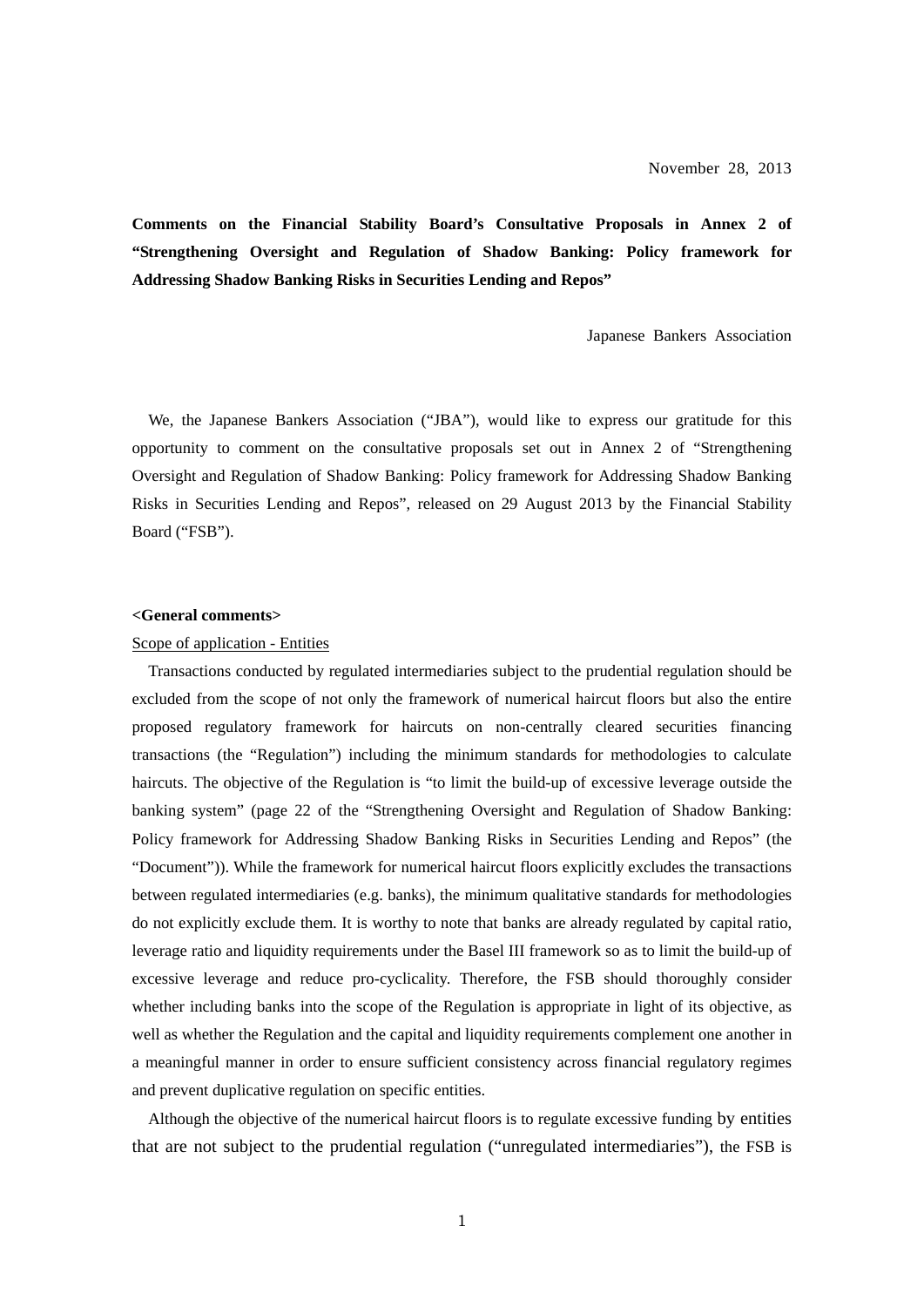seeking to use an "indirect" approach by adjusting the regulatory capital requirements imposed on regulated intermediaries. As discussed in detail in Q18, this approach would undermine the regulatory capital framework so it should be revised.

To make the Regulation more effective, capturing a comprehensive picture of developments in securities financing market and identifying the risks associated with securities financing activity as well as trading entities through transaction data collection and analysis should first be prioritized. Considering the result of such analysis and potential market impact, it should be discussed that which entities need to be subject to the Regulation and how the Regulation should be. If transactions executed by unregulated entities are the source of systemic risk, for instance, the FSB should first consider developing a framework that directly regulates such unregulated entities.

Nonetheless, we support the FSB's approach of taking measures intended to get a broad picture as described in the Document because such efforts are considered to be useful to optimize the effectiveness of regulation. In such cases, the FSB should consider to avoid imposing an excessive burden on market participants in their reporting of transaction data.

### Scope of application - Transactions

The application of both the minimum standards for methodologies and numerical haircut floors proposed in the Document should be limited to non-centrally cleared securities lending and repos. As for centrally-cleared transactions, central counterparties ("CCPs") have margin systems which would limit the build-up of excessive leverage, and the mitigation of counterparty risk reduces pro-cyclicality. Hence, the Regulation should not be additionally applied to centrally-cleared transactions. Moreover, the FSB should not require the overly burdensome standards to the CCPs. For example, CCPs operating under appropriate supervision of national authorities should be excluded from the scope of the Regulation.

### Implementation of the Regulation by national authorities and its timing

The Regulation is expected to be incorporated into the regulations of the respective jurisdictions through the system establishment/legislation processes and applied to individual market participants. However, given that market practices, composition of participants, market structure and other aspects vary across jurisdictions, the FSB should ensure sufficient flexibility to each jurisdiction to reflect its market characteristics in implementation process.

In addition, the establishment of the relevant national systems for the implementation would give rise to issues associated with the application of the regulations to cross-border transactions. It is considered necessary for national authorities to, prior to embarking on the establishment of the relevant systems, identify and reach their consensus on any potential issues relating to cross-border transactions, such as duplicative application of regulations, regulatory inconsistency across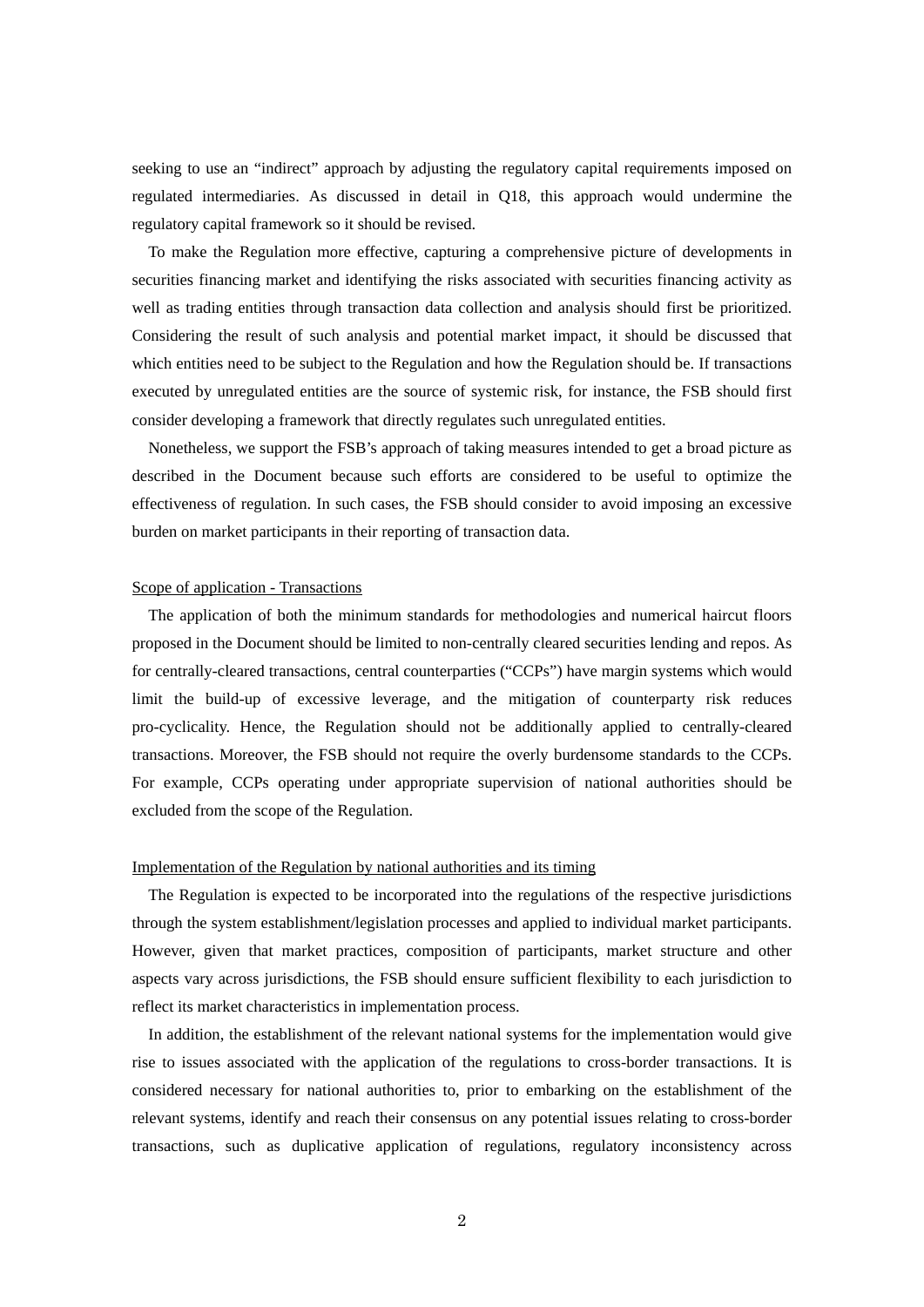jurisdictions, and extraterritorial application of regulations.

After the finalisation of the Regulation, each jurisdiction will need lead time prior to the application of the Regulation to market participants through the system adjustment/legislation processes, in order to discuss legislative issues, work on legislation in its own jurisdiction, to address necessary systems development and take other necessary actions to comply with such legislation. In this view, we respectfully request that at least a 3 year- preparation period should be set aside after the finalisation of the Regulation to allow implementation before it can be applied.

#### Minimum qualitative standards for methodologies used by market participants to calculate haircuts

It is our concern that if the FSB or national authorities provide specific methods in minimum qualitative standards for methodologies of detailed definitions or mandate the application of such standards, it may eventually dictate market haircuts even though specific numerical haircut floors are not set. The consultative proposals state that the minimum standards for methodologies would apply alongside the proposed framework for numerical haircut floors. However, there are overlaps in the scope of transactions between methodology standards and numerical haircut floors. This may give rise to issues in practice unless it is specified which of the two supersedes the other. Our view is that the minimum standards for methodologies should be used as a kind of reference, rather than being applied as a regulation.

The scope of application of the minimum standards for methodologies should be consistent with the numerical haircut floors framework. The grounds for exempting securities financing transactions backed by government securities from the framework of numerical haircut floors should also be applied to the minimum standards for methodologies. Consequently, transactions backed by government securities should also be excluded from the minimum standards for methodologies. Even if such exemption is not allowed under the general international rules, the FSB should give discretion to national authorities in implementing the minimum standards for methodologies so that they can allow the exemption of government securities if they deem it as appropriate.

As noted in the section of 4.1 "Scope of application" in Annex 2 of the Document, price movements in government securities are not considered pro-cyclical except for special cases. Further, in stressed market conditions, market participants are inclined to give preference to repos on government securities as their funding tool. Given that there is not much difference in the liquidity of repos on government securities in both normal period and in stress period, it is not considered meaningful to impose haircuts on these transactions for the purpose of reducing pro-cyclicality. Additionally, imposing haircuts on these transactions would have a material negative impact on the liquidity and functioning of core funding markets both in normal and stressed conditions.

### **<Specific comments>**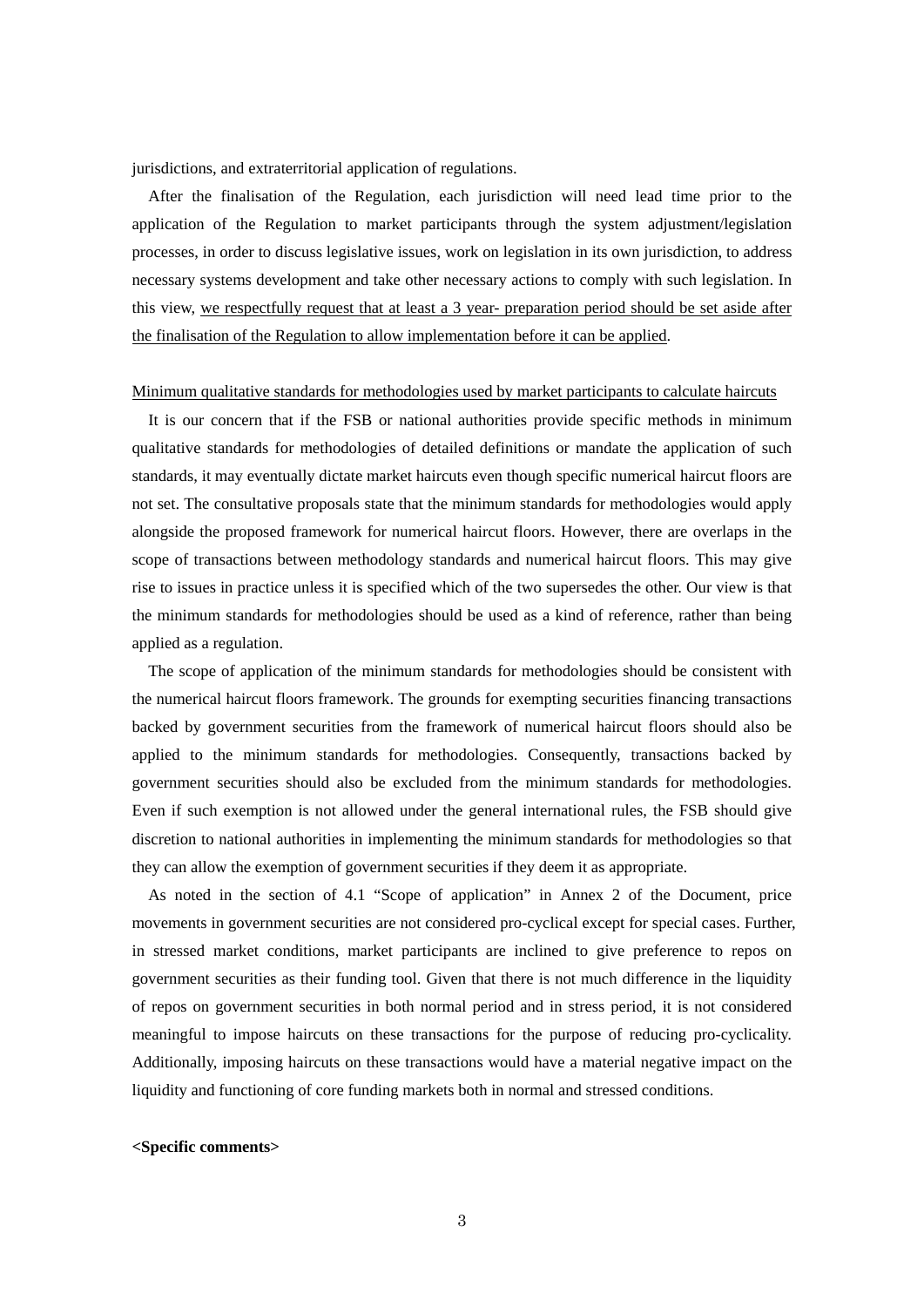The section below provides our comment on specific questions set forth in Annex 2 of the Document.

# (Q2 & Q3)

Similar to the framework of numerical haircut floors, transactions between regulated intermediaries should be excluded from the scope of application of the minimum standards for methodologies to avoid overlapping regulations. Likewise, as previously discussed, transactions backed by government securities should also be excluded from the minimum standards for methodologies as well as the numerical haircut floors. Given the fact that some jurisdictions currently do not have practices similar to the minimum standards for methodologies, a flexible regulatory framework needs to be established, reflecting practices and market conditions surrounding repo transactions in the respective jurisdictions.

In applying national haircut regulations to cross-border transactions or outside its own jurisdiction, sufficient coordination should be made among national authorities in determining the details and timing of application of such regulations to prevent any confusion resulting from the application of regulations which are duplicative and conflicting.

It is our concern that, if excessive regulations are implemented, an unduly high level haircut, combined with other factors, could cause the rise of repo execution costs, resulting in the escalation of funding costs.

#### $(O4)$

In order to implement (i) minimum standards for methodologies and (ii) the proposed framework for numerical haircut floors, each jurisdiction will need to allow a sufficient phase-in period, after the finalisation of the Regulation, to determine in detail how to implement the Regulation into its own jurisdiction and to undertake the legislation process as well as to enable market participants to take necessary actions to comply with the requirements, including systems development. Therefore, at least a 3-year phase-in period should be set aside after the finalisation of the Regulation for implementation.

As Japan does not have common methodologies used by market participants to calculate haircuts, it will require significant time to perform risk analysis, develop new methodologies to calculate haircuts and reach consensus among stakeholders. Similarly, the implementation of the numerical haircut floors will call for considerable time to, among other things, determine the haircut implementation timeline, including data collection and risk analysis.

(Q5 & Q6)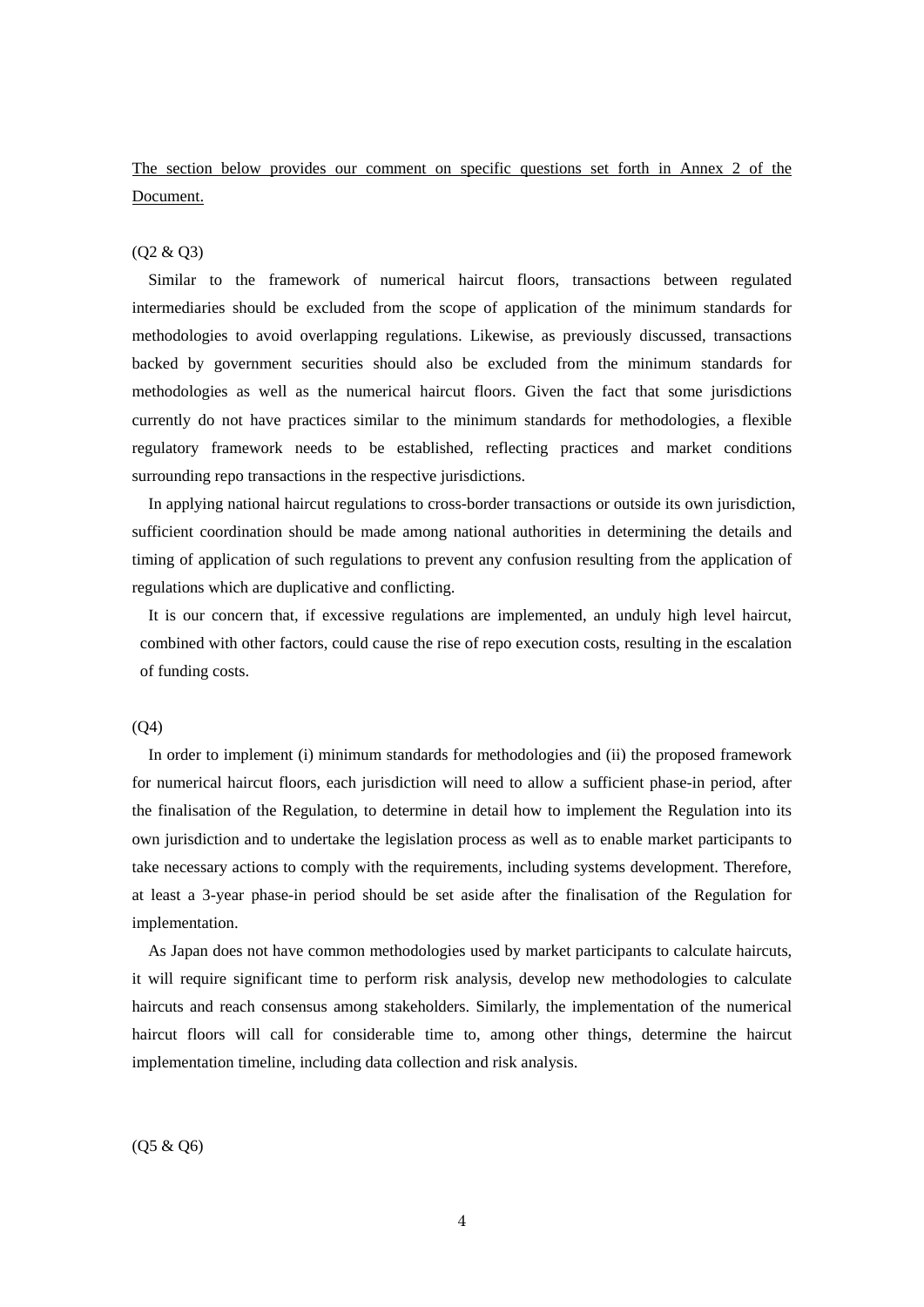The scope of application of the minimum standards for methodologies should be limited to financing transactions by unregulated intermediaries. In addition, as mentioned above, transactions backed by government securities should also be excluded from the scope. With regard to these transactions, common practices currently prevailing in the markets should be respected.

## (Q8 & Q10)

The proposed scope of application of the numerical haircut floors is considered appropriate to achieve the objective of such application, and to effectively limit excessive financing activities by unregulated intermediaries.

Given experiences from past financial crises, such crises are highly likely to first prompt fire sales. Therefore, instruments which are more likely to be susceptible to fire sale, such as repos and securities lending transactions collateralised with securitised products and equities, should be targeted in the scope of application of the numerical haircut floors.

### (Q13)

The FSB proposes to exempt cash-collateralised securities lending transactions from the framework of numerical haircut floors if the lender of the securities makes cash collateral reinvestment and meets certain conditions. However, it is difficult for the bank, the funding provider, to identify whether the lender of the securities meets such conditions. Therefore, if this proposed exemption is to be implemented, we request that banks should be able to utilise this exemption if the securities lender provides a representation that it meets the specific conditions, so as to avoid an undue burden on the bank, the funding provider, to confirm the status of the securities lender.

# $(O14)$

Securities financing executed for the purpose of meeting margin requirements at a CCP should be considered separately from highly-leveraged transactions, and therefore should be exempted from the proposed framework of numerical haircut floors.

## (Q15 & Q16)

The FSB proposes to exempt collateral upgrade transactions from the framework of numerical haircut floors if the lender of the securities meets certain conditions. However, it is difficult for the bank, the funding provider, to identify whether the lender of the securities meets such conditions. Therefore, if this proposed exemption is to be implemented, we request that banks should be able to utilize this exemption if the securities lender provides a representation that it meets the specific conditions, so as to avoid an undue burden on the bank, the funding provider, to confirm the status of the securities lender.